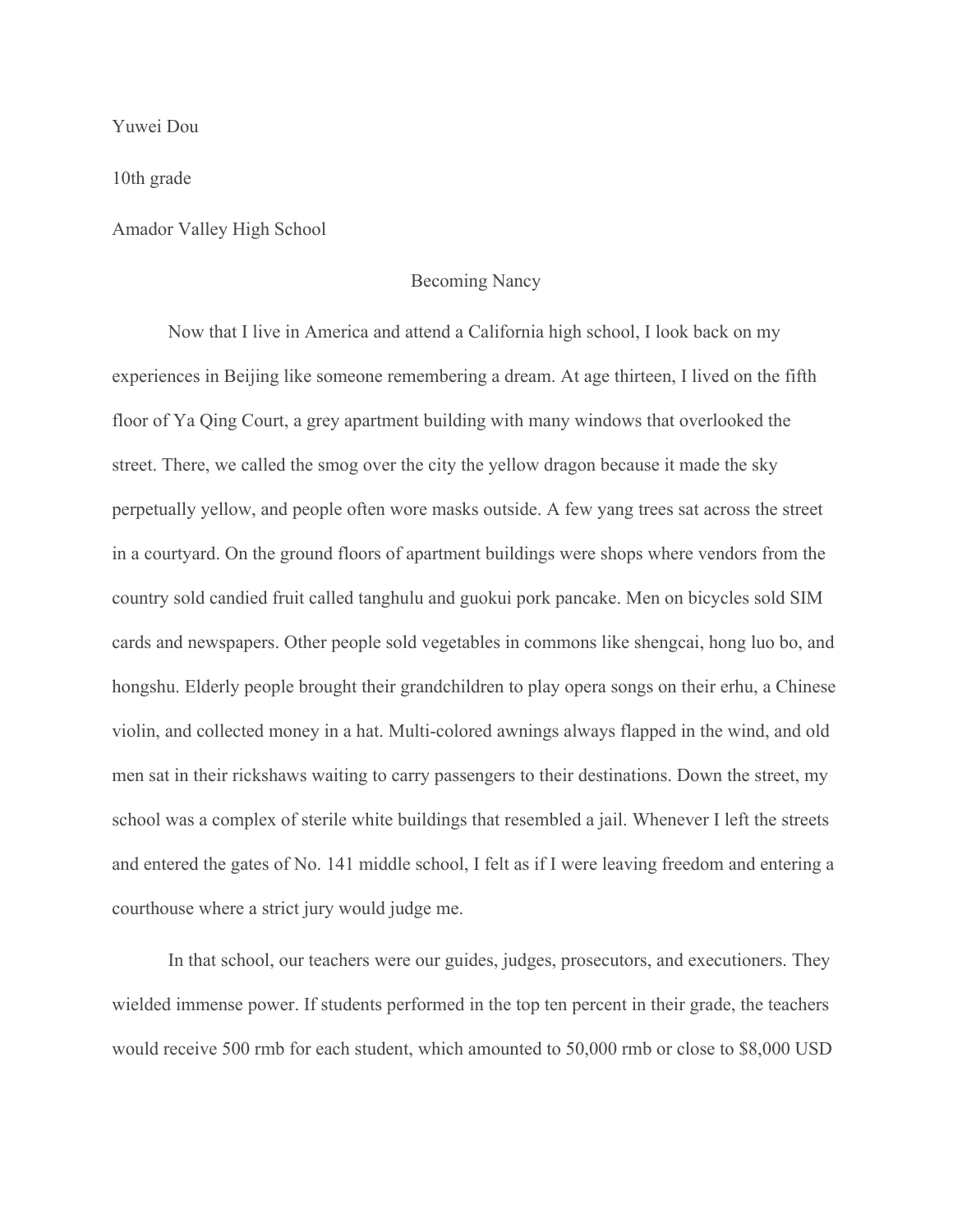a month. However, students were not perfect, which meant that the teachers saw dollar signs as incentives to beat the children, or torture them in other ways. Teachers also wielded the power that determined whether students could attend high school. As a result, I viewed my teachers as devils. One winter, I made Ms. Liu's face turn red when I privately corrected her use of future tense in English. She sent me outside without a coat, and I stood there for twelve hours shivering in the snow. Often children stood with me who were also sent outside to stand in the snow. Sometimes I could see a hundred children, standing in a line outside, shivering, contemplating their mistakes.

In school, I knew a girl named Nancy. She was the kind of girl who would not eat her hot pot and dumplings outside like the other women while the men ate inside, as was common in Chinese culture. She insisted on eating at the table with the men. She loved hip hop dancing and ping pong. She was the captain of the ping pong team, and was the most striking girl in the eighth grade. She was the tallest girl in our school and had big brown eyes and looked like Zhang Ziyi, a Chinese movie star known for playing the romantic lead. Almost everyone of us wore glasses except Nancy—our eyes hurt so much from the long hours staring at biology, math, and history textbooks. While the rest of us left our hair black, Nancy died her hair golden. Her legs were pale and long. On her, the school uniform looked like high-fashion. Nancy always smelled like laundry detergent, as if her clothes were cleaner than ours. Unlike most of us, she was an Opera God, meaning she was kind and good and gave everyone luck. Each day, she would encourage her friends in Chinese: "今天心情真不错, 加油, 加油, 祝你有美好的一天!" *It's a perfect new day. Keep working hard! Have a good day!* She said these words because we lived in a bamboo-steamer-like environment, where every kind word was like a cure for death.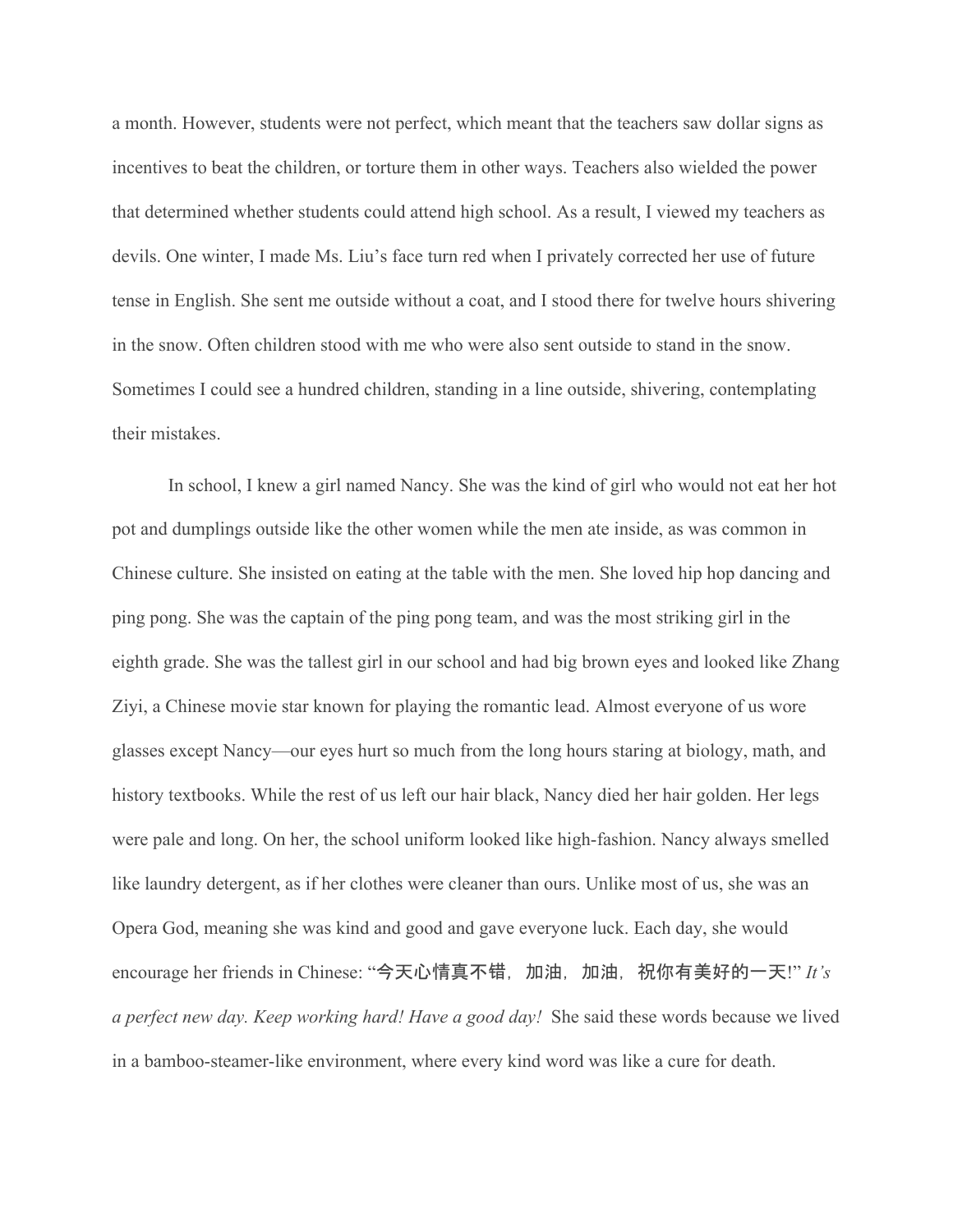Naturally, she didn't belong in this school n Beijing, where each day began with students' sweeping the classroom floor at 5:30 in the morning, and ended with sweeping the floor at 9:30 at night. Among us, Nancy was like the tiger locked in the zoo. While the rest of us understood our cages, Nancy seemed to quietly pace crazily. We all should have noticed when she began to change.

One day, she stopped smiling. When the teacher called on her, she used to say,"I'm sorry, I don't know the answer. Could you please tell me?" But then that day, when the teacher asked her, "What is k for the function: y=x+2?" She stood up and said nothing. Briefly, I thought she was having her period, but then I was too worried about my own problems to think about her.

On a Wednesday that week, when we arrived at the school, news that Nancy was missing spread quickly on the campus. That day, the rain and clouds converged to form a grey dragon in the sky. The whole day, students didn't notice her absence as something important. Even our counselor ate her sandwich in her window seat and watched television operas. All of us students secretly thought Nancy had run away to another city to have fun, like Holden in *Catcher in the Rye*, and she would be back at the end of the week ready for the next midterm. But Nancy's tall, lean figure on campus remained noticeably absent.

Two days later, I read about her in the Beijing city newspaper: "This delinquent girl gave her middle school a bad reputation. She didn't want to study and instead made her parents worry for her. All the middle schoolers, please remember, don't learn bad behavior from delinquents! Go back to your desk to do your studies. Midterms are coming!" They didn't mention Nancy's name to protect her identity, but we all knew.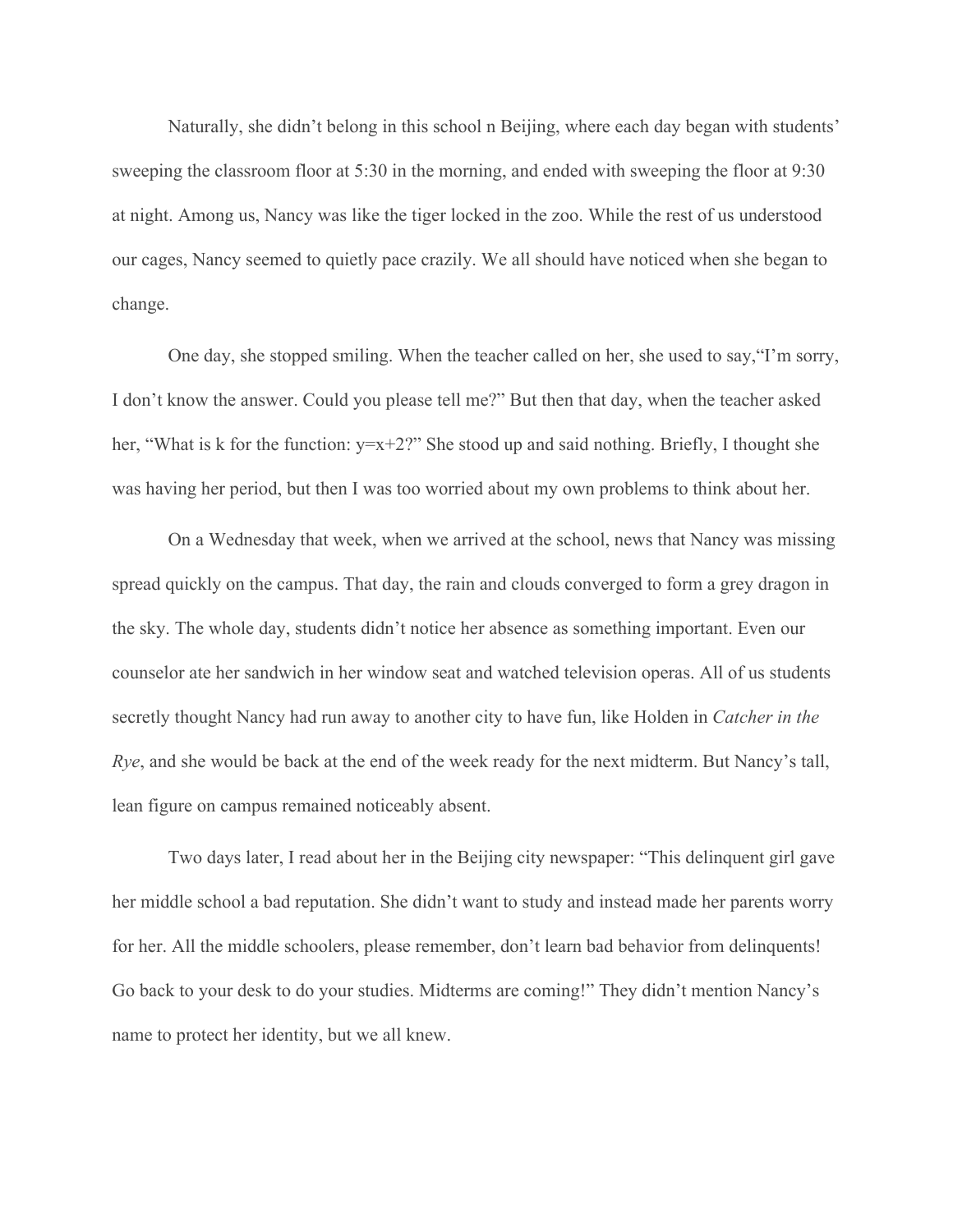I heard rumors that Nancy was staying at the end of a dark street in a small shabby motel, where mice made their home behind the baseboards.The sign had already broken during a big storm, but it still showed "Welcome" in unlit letters. From traffic and pollution, the outside wall of the motel long ago turned from white to dirty yellow and was covered by patches of small ads. From her boyfriend, I found out that Nancy was spending her days smoking marijuana, playing games on her phone, and eating the 3-for-\$1 mysterious-meat pancakes sold on the street.

While riding the bus one day to the library, I passed the same motel and saw Nancy wearing our school's uniform, but it was oil stained. Her pants looked wet as if she'd washed them but didn't have a dryer. Without shoes on, she was standing at the door of her motel room. She gazed straight ahead, and her normally happy eyes looked as if they held a secret. Her long hair looked like that of a homeless woman. For weeks, she stayed there in that terrible motel, skipping school, smoking marijuana, and setting a bad example for all of us. She was my hero.

When our teachers weren't around, some of us said quietly to each other, "I want to be Nancy, even for one day. One hour. So I can stop studying for just a little while." When we said those words, our faces looked like those of mischievous, scared children. Secretly, we spoke about the joy of playing soccer on a field under the pleasant sunshine or riding the Cinderella's Secret Palace at Disneyland in Shanghai.

But our words changed when teachers' pets interjected: "Nancy was such a bad girl. Ms. Lee cannot get the extra prize this month for being a good teacher. We will never be like Nancy!" But secretly, we were all Nancy. We all felt that hidden desire to throw away our futures to go lie in some dingy motel, where life was devoid of pressure, where mysterious meat